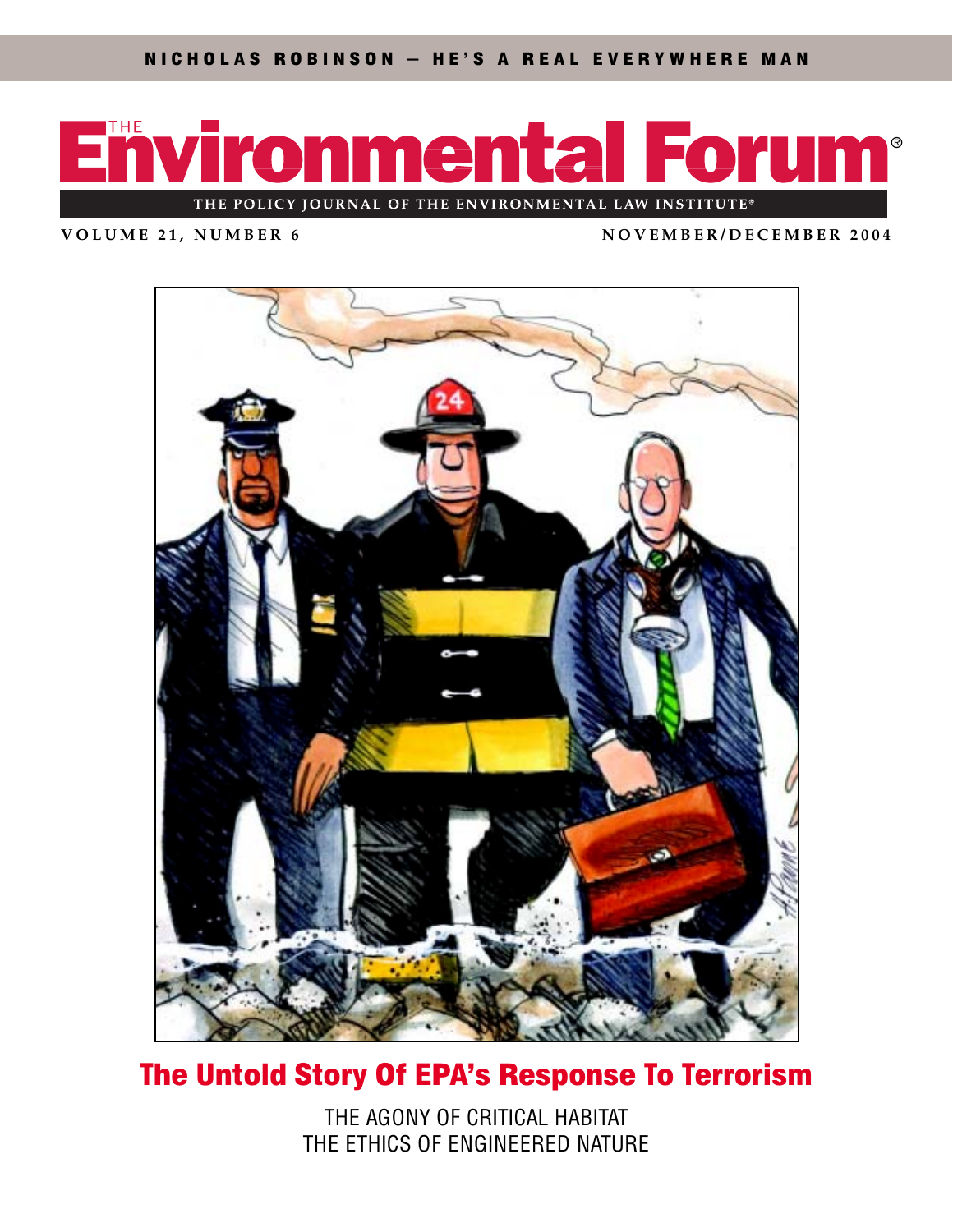

## Could Giving Up On Pristine Nature Be A Positive Step?

Ifteen years ago, Bill McKibben<br>
startled environmentalists and<br>
Americans more broadly with his<br>
book *The End of Nature,* which con-<br>
cluded that there was no place on the<br>
planet unaffected by humans. Further, worsifteen years ago, Bill McKibben startled environmentalists and Americans more broadly with his book *The End of Nature,* which concluded that there was no place on the ening environmental problems, mainly global warming, threatened not only an end to the pristine ideal but to the sustainability of the global ecosystem — nature.

Four years ago, Brad Allenby, then vice president for environmental health and safety of AT&T, wrote in this magazine that the environmentalist response to global warming, the Kyoto Protocol, "is fundamentally flawed." Using an end-of-pipe regime — a regulatory response — will cause large and unnecessary disruptions to society, as well as the natural systems society is linked to. Moreover, climate change is primarily an ethical issue, Allenby said

Thus he introduced Earth Systems Engineering and Management. ESEM recognizes that the earth is a system  $-$  or, rather, many closely coupled systems — and needs to be managed as such. These systems include the global carbon, water, and nitrogen systems all now dominated by humanity and thoroughly integrated with our technology and economic and social systems — our agriculture, our energy, our cities, our manufacturing,

our water supply. Considering the natural without the human is dysfunctional and doomed to failure.

Today, Allenby, now a professor of civil engineering at Arizona State University, makes an even bolder assertion. ESEM recognizes that for many if not most of our worst regional problems, *there is no going back to a pristine state of nature.* There are only ESEM solutions, those that accept human systems as part of an ongoing solution, and recognize that the future of these "path-dependent" regional systems can only be planned by accepting ethical responsibility for their future paths.

This is the case with the Everglades, with the Baltic Sea, with regional forest management plans, and it will have to be the case with the Aral Sea. That does not mean that environmental values such as avian biodiversity in the Everglades are ignored — but it does mean they have to be made explicit, and planned for, and balanced against the other forces at work in these regional systems. Humans have to finally take responsibility for what they have done, and are doing, in ways that are realistic and ethical.

For readers of this magazine in particular, says Allenby, with an ESEM approach, the policy question changes from, "How do we get back to the past?" to "What kind of world do we want?" thus dramatically changing the nature of the policy debate.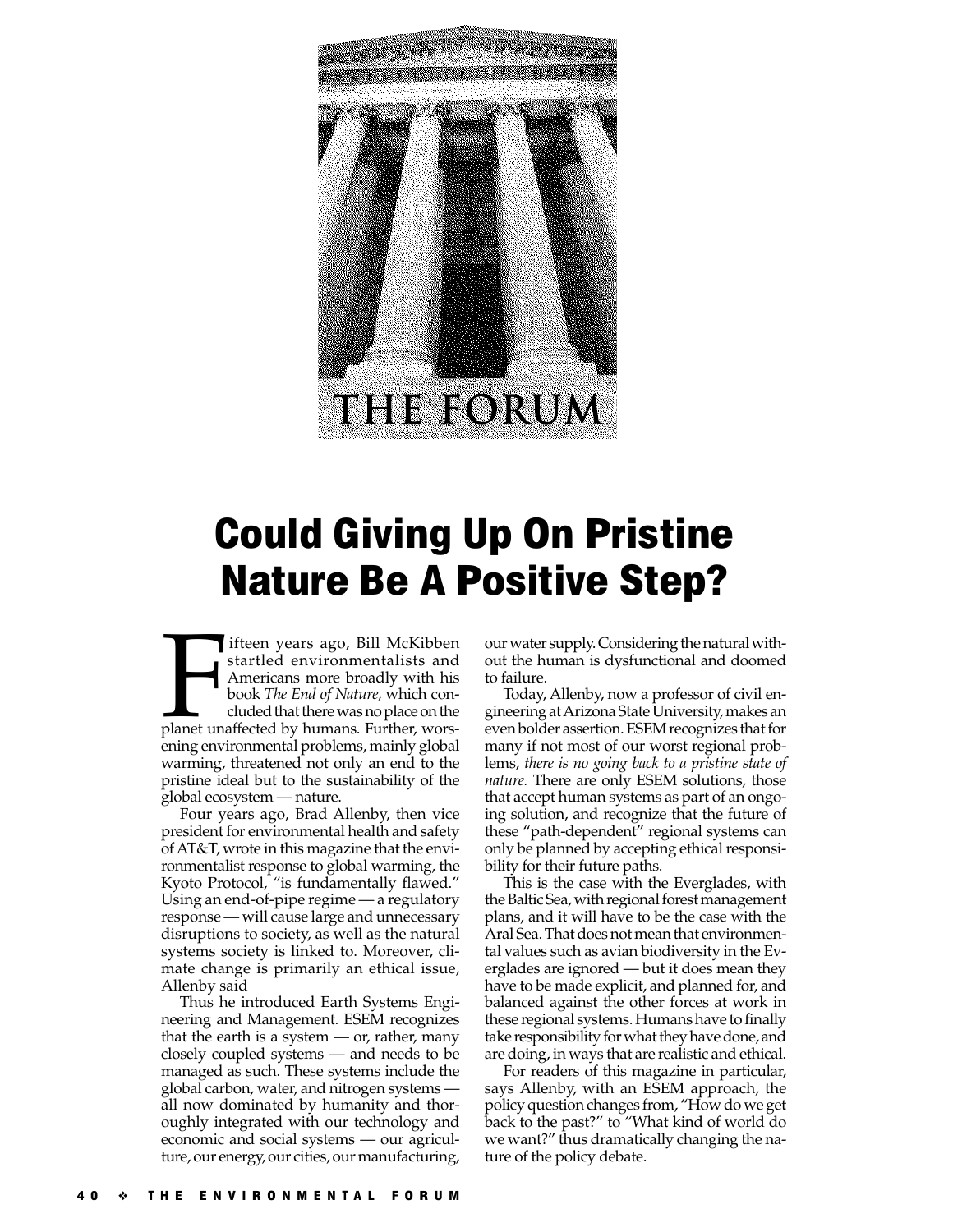

Brad Allenby Professor of Civil Engineering Arizona State University

*"The question is not whether we should begin ESEM, because we have been doing it for a long time, albeit generally unintentionally. The only question is whether we will assume the ethical responsibility for what we are already doing. "*



René Castro Salazar Minister for the Environment, Energy, and Mining (1994-98) Costa Rica

*"Professor Allenby's proposal is, by definition, a 'weak' sustainable development approach. Costa Rica seeks to be the first country to pursue a 'strong' sustainable development path, superior for humanity and for the global ecosystem."*



William M. Eichbaum Vice President, Endangered Spaces World Wildlife Fund - U.S.

*"I believe the simplicity of ESEM is founded on a false set of assumptions and an unfortunate view of the ethical nature of humankind's responsibility for the global commons. Also, there is a third way which will work."*



David Rejeski Director, Foresight in Governance Project Woodrow Wilson International Center for Scholars

*"Whether we have irrevocably changed earth's systems is not in doubt. The issue of whether we can return to an earlier pristine state is moot. What remains is a larger challenge: How to address a 100-year ethical failure undermining our fundamental relationship with the planet. "*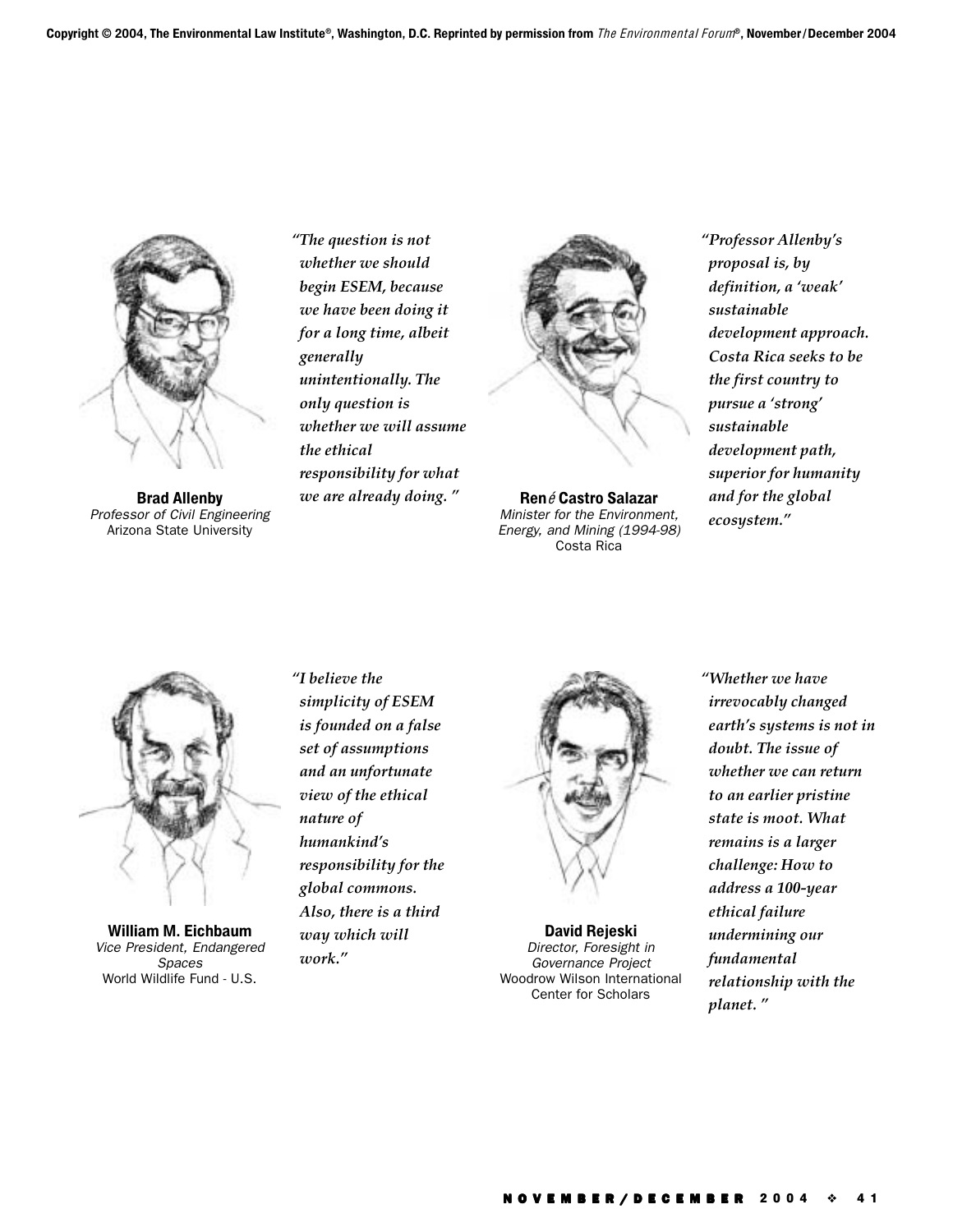THE FORUM

## More Humility, And Try To Get It Right This Time

DAVID REJESKI

In 1893, the American historian<br>
Fredrick Jackson Turner<br>
published his famous essay on<br>
the closing of the American n 1893, the American historian Fredrick Jackson Turner the closing of the American Frontier. The frontier, Turner argued, that geographic and psychic place over the next mountain, was gone, eroded by the westward progression of man. He delivered his thesis at the Chicago World's Columbian Exposition, a lovefest to all things modern, surrounded by displays of carbonated soda, Cream of Wheat cereal, and the latest in electrical appliances. An interesting juxtaposition of idea and artifact: nature pushed against the wall by the forward march of technological progress.

At that point in time, any illusions about pristine, yet-to-conquer lands disappeared. The tools were at hand to engineer the earth. Let's call this Earth Systems Engineering and Management I, the intro course. By 1893, we had steam power, electricity, chemical synthesis, and the internal combustion engine. We had the telegraph, and the beginnings of a global information infrastructure